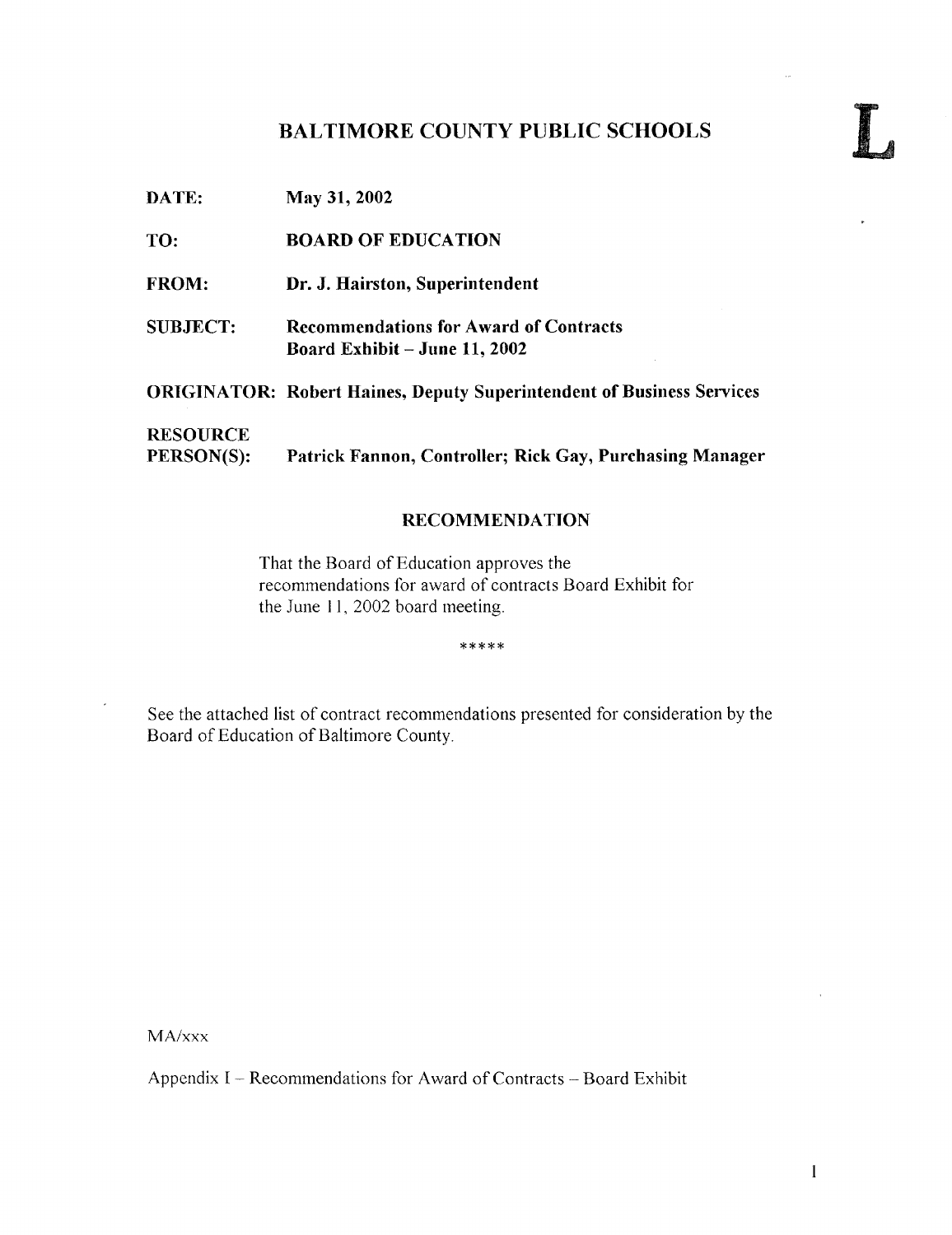#### Recommendations for Award of Contracts Board Exhibit  $-$  June 11, 2002

The following contract recommendations are presented for consideration by the Board of Education of Baltimore County

#### 1. Containerized Refuse Collection **Estimated Award Value \$730,000** Services Extension Second of two one-year extensions Contract #4-401-00

A multi-year bid for the collection of refuse services was issued on June 13, 1999, to <sup>15</sup> vendors (original contract was for two years) . Proposals were received from four vendors The award of contract to the lowest bidder was approved by the Board of Education on July 13, 1999 .

The bid specification was designed to divide the school system into five geographic areas, allowing the bidders to submit proposals for one, several, or all five areas. Additionally, this was the first specification, which included services for the use of opentop, roll-off containers Bidders were required to provide pricing on refuse removal from schools, offices, and other facilities in the county, as well as identify services in support of BCPS' recycling program. The types of products included in the recycling program are: paper, magazines, newspaper and cardboard.

The award of contract was made to : Calvert Trash Systems, Inc., Baltimore, MD, for refuse collection in all five areas; K & K Trash Removal, Severn, MD, for roll-off containers in Areas <sup>1</sup> and V; and Gerber's Inc., Cockeysville, MD, for roll-off containers in Areas II, III, and IV.

The language of the bid allows for two one-year extensions. The 2001-2002 fiscal year represented the first extension. The Offices of Maintenance/Operations and Purchasing are recommending extension of the contract for the last and final year to the award bidders, Calvert Trash Systems, Inc. in the estimated award value of \$720,000, and K & K Trash Removal and Gerber's in the estimated value of \$10,000. The vendors have agreed to honor the specifications and all relative terms and conditions. Funding will be provided by the operating budget of the Office of Maintenance/Operations .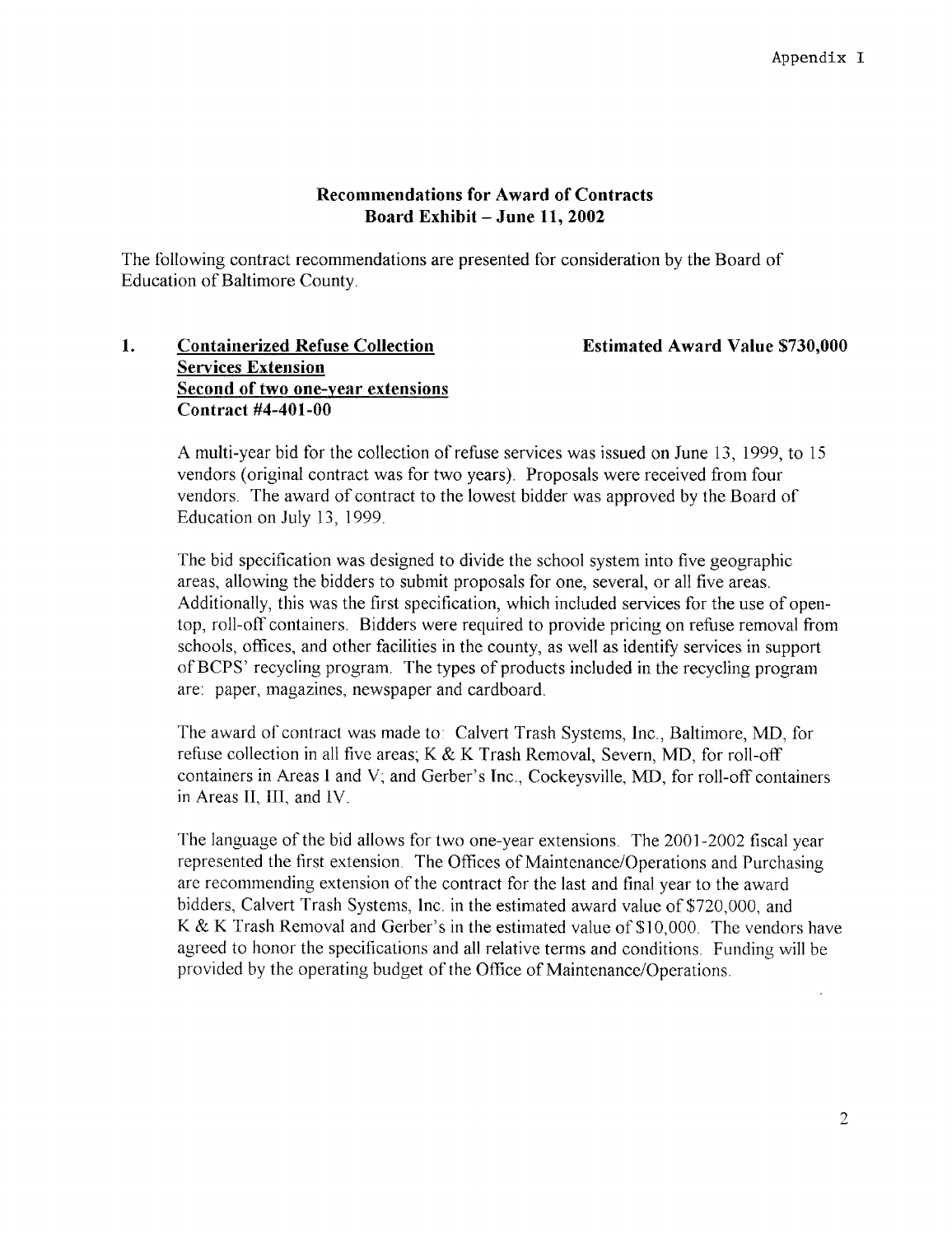#### 2. Contracted Services: Document Management Estimated Award Value \$247,000 Systems Software and System Support Contract #3-341-02

A bid to qualify and select a vendor to purchase software that (1) eliminates the use of microfiche in the department and replaces that archival medium with enterprise-wide desktop viewing of reports, and (2) serves as the enterprise document-management system combining mainframe/midrange computer generated reports with PC-produced documents and scanned-paper documents. This software will be implemented in phases, but will also be utilized as a report storage and retrieval system for the various offices and departments within Baltimore County Public Schools The bid was issued on December 20, 2001, to sixty-five vendors. Proposals were received from thirteen vendors. Three of the vendors no-bid the solicitation and six were found to be nonresponsive to the specifications .

The bid was developed by the Information Technology Department and the vendors at a pre-bid meeting.

| Metafile Information Systems, Inc., Marlton, NJ | \$222,000 |
|-------------------------------------------------|-----------|
| Novanis, Carmel, IN                             | \$271,335 |
| Cypress Corporation, Rochester Hills, MI        | \$296,365 |
| ISN, Bethesda, MD                               | \$343,179 |

Recommendation of award is to Metafile Information Systems, Inc., Marlton, NJ, as the responsive and responsible bidder offering the bid price of \$222,000 for the base bid, \$25,000 for yearly maintenance after the first year, and \$150 per hour for additional training. The payment of fees under this contract will be provided by the Department of Information Technology's operating funds.

#### 3. Contracted Services: EduTrax<br>Student Data Software & Services Enhancements EduTrax Inc., McDonough, GA Student Data Software & Services Enhancements

The Department of Technology is recommending an additional scope of work with EduTrax Inc., McDonough, GA, to expand the use of our current student data software . At the November 21, 2000, Board of Education meeting, the Board approved the purchase of TestTrax software and related services from EduTrax. TestTrax allows for tracking and analysis of student test scores across multiple years. Trends for individual students, classrooms, schools, and the district as a whole are provided, as well as for other student groupings. The ultimate goal is use of student performance data to guide instructional decision-making.

The software, TestTrax, is a proprietary "data warehouse" system, which is a highly customized database of information allowing for the establishment of growth and performance trends . The wide range of pre-calculated database information and programs

 $\bar{\mathcal{A}}$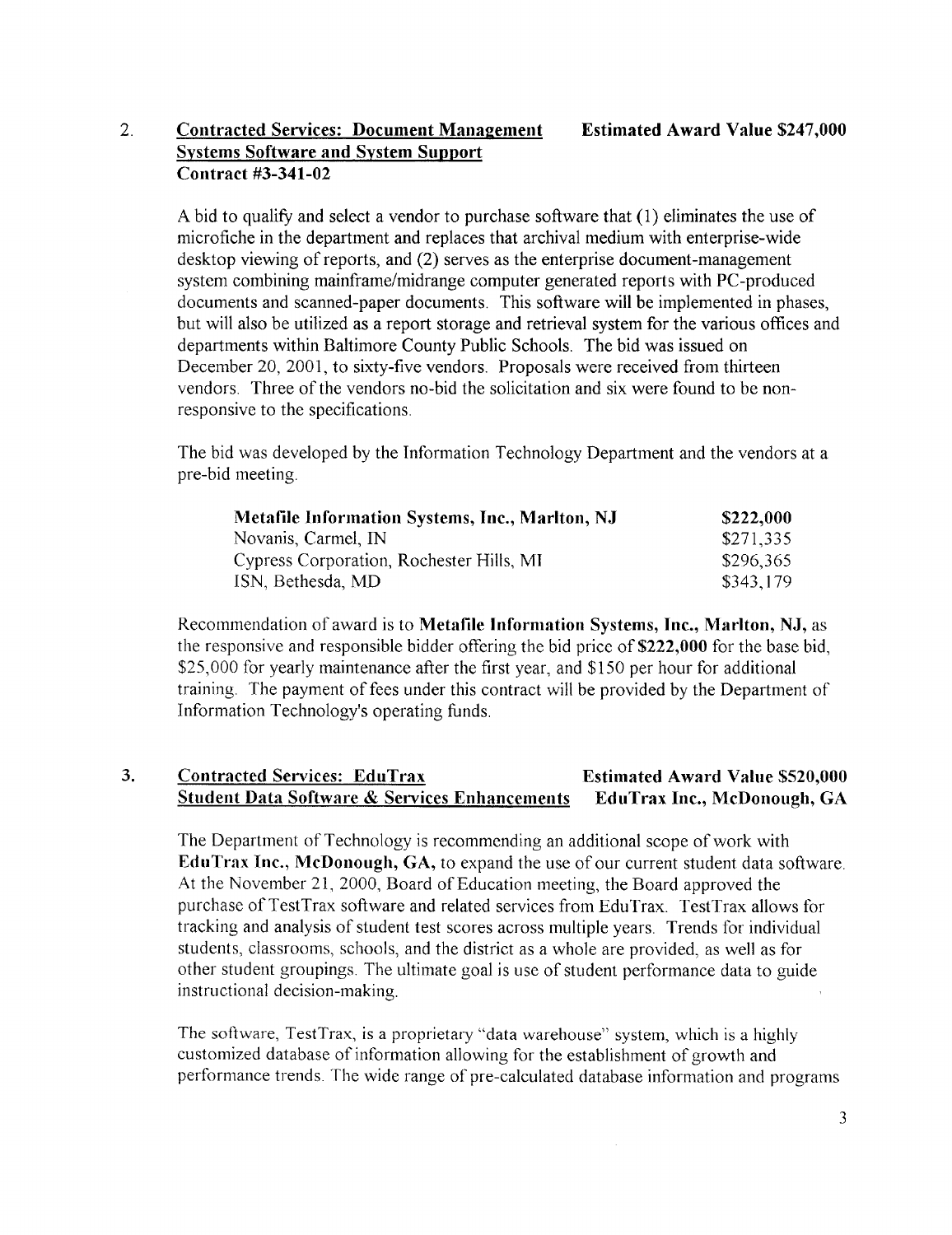support the proprietary status and intellectual property rights of the software vendor . The software uniquely allows student test data to be combined with student demographic information, and allows external factors to be measured and evaluated against test results . This additional scope of work expands the contract agreement to include the tracking and analysis of other sources of data affecting student achievement. Most of the data currently resides within source and legacy computer systems. This project will allow the BCPS technology staff to develop methodologies that will move that data into a consolidated data store, thus gaining the ability to do analysis of the information. Data that is extracted, transformed, and integrated from multiple-source systems into the warehouse will include: student demographics and program participation; teacher and principal certification, professional development participation, education and attendance; student schedules, teacher assignments, and student grades, student screenings and assessments for special programs; student interaction with counselors; student infractions; student attendance; survey results from students, staff, parents and community; financial data, and transportation data.

Users of this system will be able to pull a vast amount of data together into predefined reports with some ad hoc analysis, which will allow both drill-down and multidimensional views; user-defined collections of favorite reports enabling them to access relevant information at the click of a button; output can be generated as a report or data that can be easily printed or loaded into Microsoft Excel for further analysis or graphing it will have a built-in web browser-based reporting tool; they will be able to perform sophisticated calculations and deliver quick responses to queries; and it will be webenabled. BCPS end-users will be able to access the data from whatever desktop or laptop platform they choose. The database will be installed on its own dedicated server that will be scalable as the system's data requirements grow

The contract amendment provides for implementation and support through school year 2003-2004 . Funding is from FY 2002 Technology operating budget.

#### 4. Contracted Services: Video Lab Engineering Estimated Award Value \$221,221<br>Set-up, Installation and Repair Services Estimated Annual Value: \$100,000 Set-up, Installation and Repair Services Contract #3-364-02

A multi-year bid to qualify and select contractors to provide video lab engineering, setup, installation, and repair services for Baltimore County Public Schools was issued on April 25, 2002, to eight vendors. Responses were received from four vendors of which one was a no-bid response. The specifications were developed in conjunction with the Education Channel and the contractors at a pre-bid conference for specific work in the Board Meeting Room and in the Education Channel Control Room. Additionally, the bid specifications allow for the bidders that provide pricing to be utilized for future video engineering, set-up, and installation services throughout the schools for a period of two years. These services would be utilized and paid for by new school construction, aging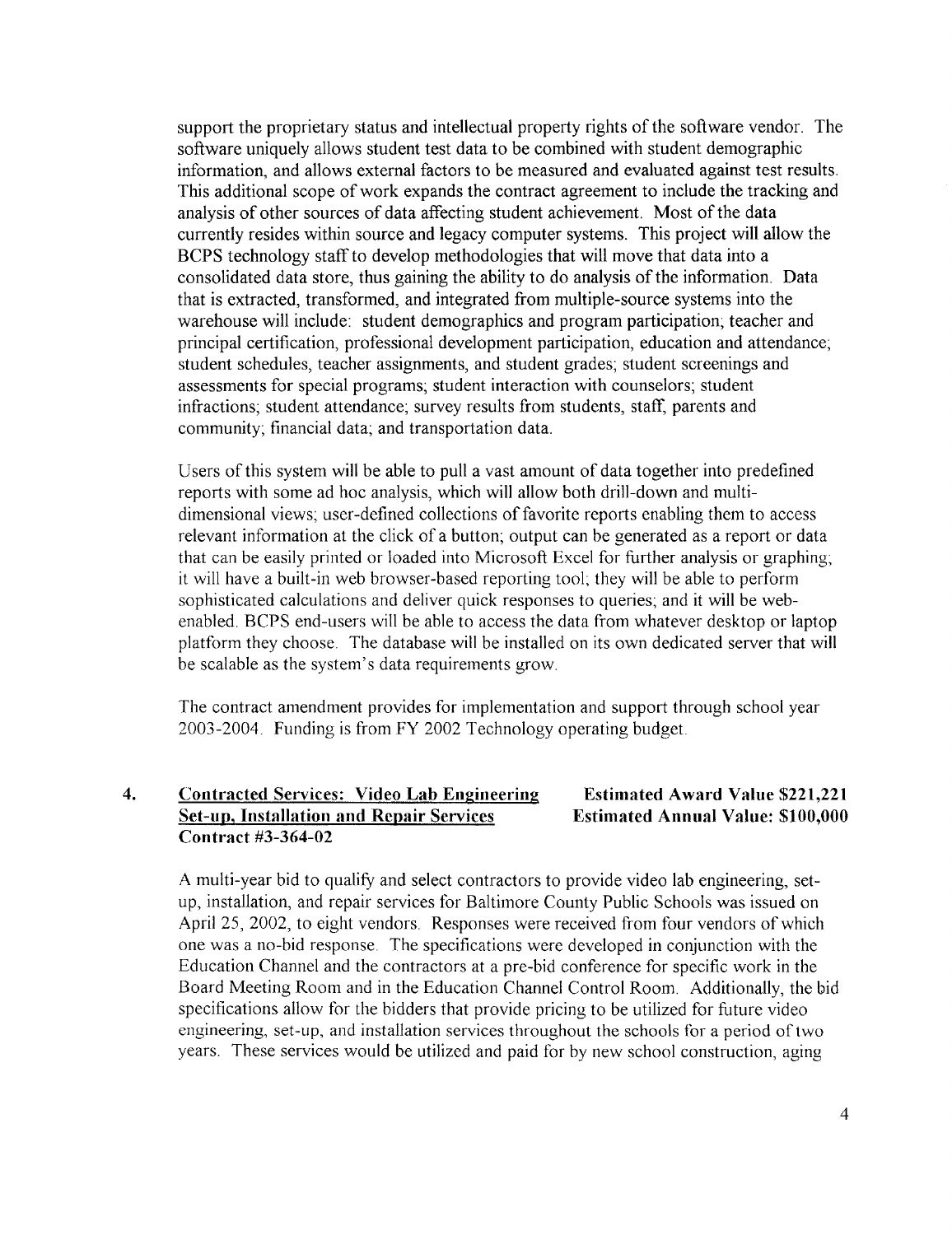school projects, the Education Channel, and any curricular office that requires such services.

| <b>Contract Video Specialists, Inc., Jessup, MD</b> | \$21,221 |
|-----------------------------------------------------|----------|
| Washington Professional Systems, Richmond VA        | 26,076   |
| The Whitlock Group, Englewood, NJ                   | 36,300   |

The recommendation for the award of contract is to Contract Video Specialists, Inc., Jessup, MD, in the amount of \$21,221 for the work to be done specifically at the Education Channel and in the Board Meeting Room. Funding for this work will be through the Education Channel operating budget.

It is difficult to establish hourly rates for video lab projects, as each location has different requirements. Therefore, recommendation of award is also being made to allow all three companies to provide BCPS with quoted prices for future video lab projects involving engineering, installation, and set-up on an "as-needed" basis. The estimated value of this part of the contract is approximately \$100,000 annually, and may be funded by the Education Channel, Aging School accounts, capital accounts, and/or school operating budgets.

#### 5. Food Service: Beverages Contract #4-438-02 Estimated Award Value: \$3,353,700 Estimated Annual Award Value: \$1,117,900

A multi-year bid for the purchase of various beverages and dispensing equipment (canned fruit drinks, ice tea, lemonade, bottled water, carbonated beverages, fruit juices) was issued on April 11, 2002, to 25 vendors. Responses were received from eight vendors, two of which were no-bid responses.

This is a multi-year contract (3 years), which allows for the placement of vending equipment in the various locations for the term of the contract. The award bidders for the beverages shall supply vending machines for all secondary schools (two machines per high school and one machine per middle school). Additional machines may be required for designated central offices. There is no rental fee or cost for the vending machines.

The canned fruit drinks, ice tea, and carbonated beverage products will be delivered directly to the food service warehouse in Cockeysville, MD, on an as-needed basis. The beverages will be delivered to the school cafeterias The bottled water will be delivered to the schools by the award bidder

### The Pepsi Bottling Group, Cheverly, MD

\$38,000/per yr

Carbonated Beverages: Pepsi, Caffeine Free Pepsi, Diet Caffeine Pepsi, Diet Pepsi, Swepps (Gingerale), Sierra Mist (Lemon/Lime)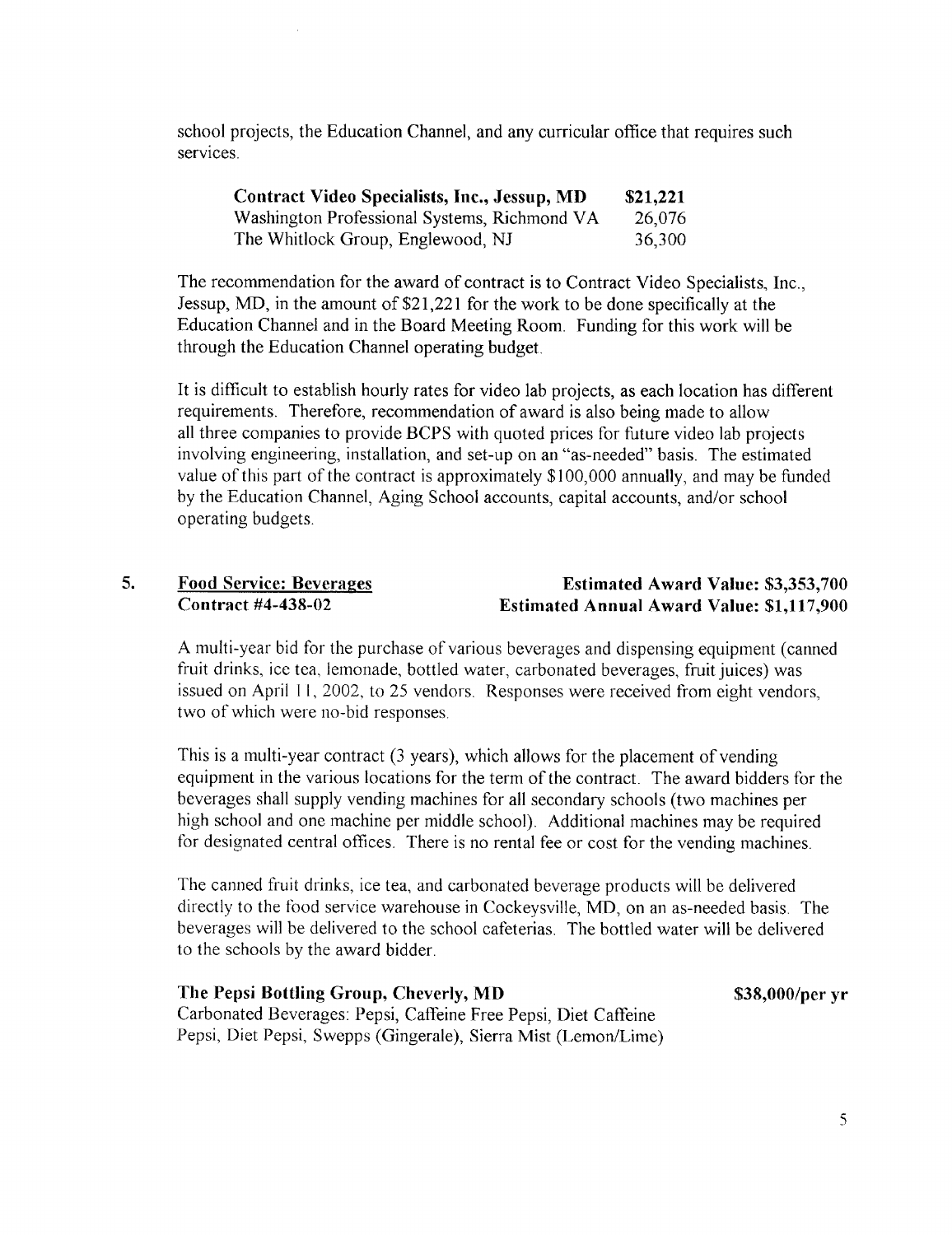Veryfine Products, Inc., Westford, MA Fruit Drinks, Fruit Juice (100 % Apple and Orange), Ice Tea, Lemonade, Bottled Water

This is <sup>a</sup> requirements' contract with quantities projected by the Office of Food and Nutrition Services based upon historical data of product utilization. BCPS offers no guarantee that the estimated quantities will be met and/or exceeded . The total-dollar value of the contract is estimated with the final-dollar amount determined by the actual products purchased during the contract period .

The estimated award of contract is \$3,353,700 for the three-year term. Funding is to be provided by the Office of Food and Nutrition Services.

#### 6. Food Service: Food Products Contract #4-423-02

Rounds

The annual bid for a price agreement for the purchase of various food products (can goods, cereal, dry goods, frozen foods, portion control, refrigerated goods, cheese, spices, pizza) for delivery to the food services' warehouse was issued on March 7, 2002, to 28 vendors . Responses were received from 20 vendors of which two were no-bid responses and two were rejected for failing to meet all specifications This is <sup>a</sup> twelve-month contract effective July 1, 2002, through June 30, 2003 .

This is <sup>a</sup> requirements' contract with quantities projected by the Office of Food and Nutrition Services based upon historical data of product utilization. BCPS offers no guarantee that the estimated quantities will be met and/or exceeded. The total dollar value of the contract is estimated with the final-dollar amount determined by the actual products purchased during the contract period.

Awards are recommended to the lowest bidders meeting all specifications in various categories:

| <b>Carroll County Foods, New Windsor, MD</b>               | \$1,445,974 |
|------------------------------------------------------------|-------------|
| Chicken, Churros, Beef Patties, Chicken Dippers, Chicken   |             |
| Patties, Mixed Vegetables, Muffin Loaves, Tortillas,       |             |
| Cranberry Sauce, Tuna, Coffee, Gravy Mixes, Rice, Stuffing |             |
| Mix, Pizza (4 x 6, Breakfast, Stuffed Crust)               |             |
| Cavendish Farms, Burlington, MA                            | \$668,090   |
| French Fries (straight cut, seasoned, oven crisp), Potato  |             |

Estimated Award Value: \$5,970,853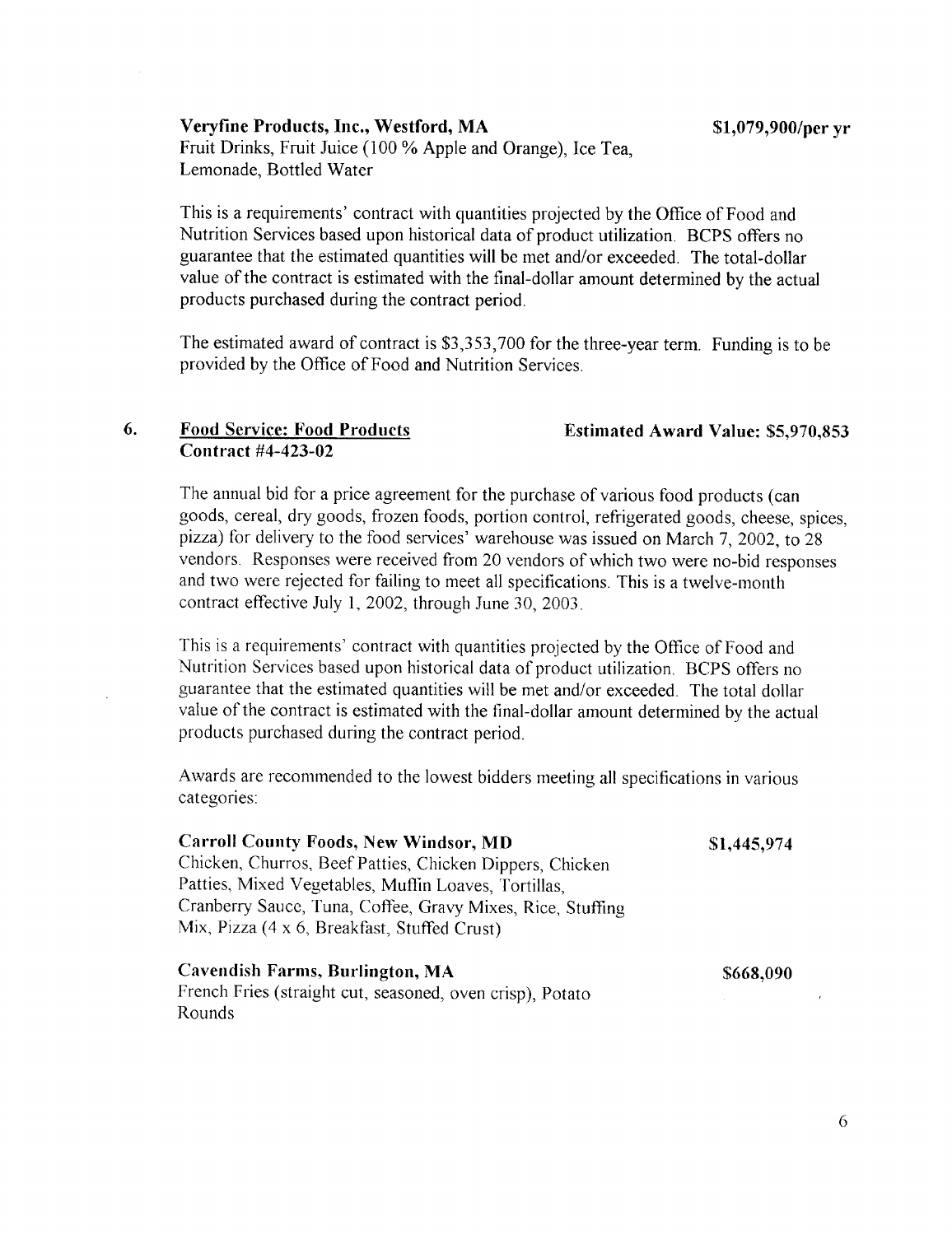| Dori Foods, Inc., Richmond, VA<br>Applesauce, Cherries, Sweet Potatoes, Ravioli, Cereal,<br>Cornstarch, Ketchup, Macaroni & Cheese Mix, Condiments,<br>Pasta, Pickles, Raisins, Sugar (granulated & lt. brown), Taco<br>Shells, Tea Bags, Worcestershire Sauce, Ground Beef,<br>Bagels, Chicken Nuggets, Eggs (frozen), Hot Dogs,<br>Meatballs, Pancakes, Pretzels, Roast Beef, Wafer Steaks,<br>Margarine, Cheese, Spices, Pizza (cheddar cheese) | \$1,775,356 |  |
|----------------------------------------------------------------------------------------------------------------------------------------------------------------------------------------------------------------------------------------------------------------------------------------------------------------------------------------------------------------------------------------------------------------------------------------------------|-------------|--|
| Hood's Institutional Foods, Washington, DC<br>Ketchup, Tomatoes, Yogurt                                                                                                                                                                                                                                                                                                                                                                            | \$59,057    |  |
| J.T.M. Provisions, Inc., Harrison, OH<br>Taco Beef (prepared)                                                                                                                                                                                                                                                                                                                                                                                      | \$77,220    |  |
| MDL Pasta Products, LLC, Staten Island, NY<br><b>Stuffed Shells</b>                                                                                                                                                                                                                                                                                                                                                                                | \$30,000    |  |
| MR Enterprise, Inc., Owings Mills, MD<br>Oil & Vinegar Dressing, Pepperoni (sliced), Vinegar                                                                                                                                                                                                                                                                                                                                                       | \$46,935    |  |
| W.R. Nykorchuck & Company, Inc., Clifton Park, NY<br>Canned Vegetables, Lemon Juice, Soybean Oil, Sauerkraut,<br>Spaghetti Sauce                                                                                                                                                                                                                                                                                                                   | \$80,026    |  |
| <b>Princess Ann Products. Salisbury, MD</b><br>PCs (BBQ sauce, dressings, honey, jelly, ketchup, mustard,<br>relish, soy sauce, taco sauce), Peaches, Pears, Pineapple<br>Tidbits, Sugar Packets                                                                                                                                                                                                                                                   | \$252,378   |  |
| Profera, Inc., Scranton, PA<br>Pizza $(4 \times 6$ pepperoni, $4 \times 6$ cheese, French bread)                                                                                                                                                                                                                                                                                                                                                   | \$124,790   |  |
| Otis Spunkmeyer, Inc., Elkridge, MD<br>Muffins (Apple Cinnamon, Chocolate Chip, Wild Blueberry)                                                                                                                                                                                                                                                                                                                                                    | \$136,880   |  |
| <b>Sysco Food Products, Jessup, MD</b><br>Carrots, Crackers, Donuts, Fish, Fish Nuggets, Flour,<br>Gelatin, Lasagna Roll Ups, Old Bay Seasoning, Peas<br>(frozen), Pop Tarts, Soups, Turkey Bologna, Turkey Breast,<br>Waffles                                                                                                                                                                                                                     | \$684,547   |  |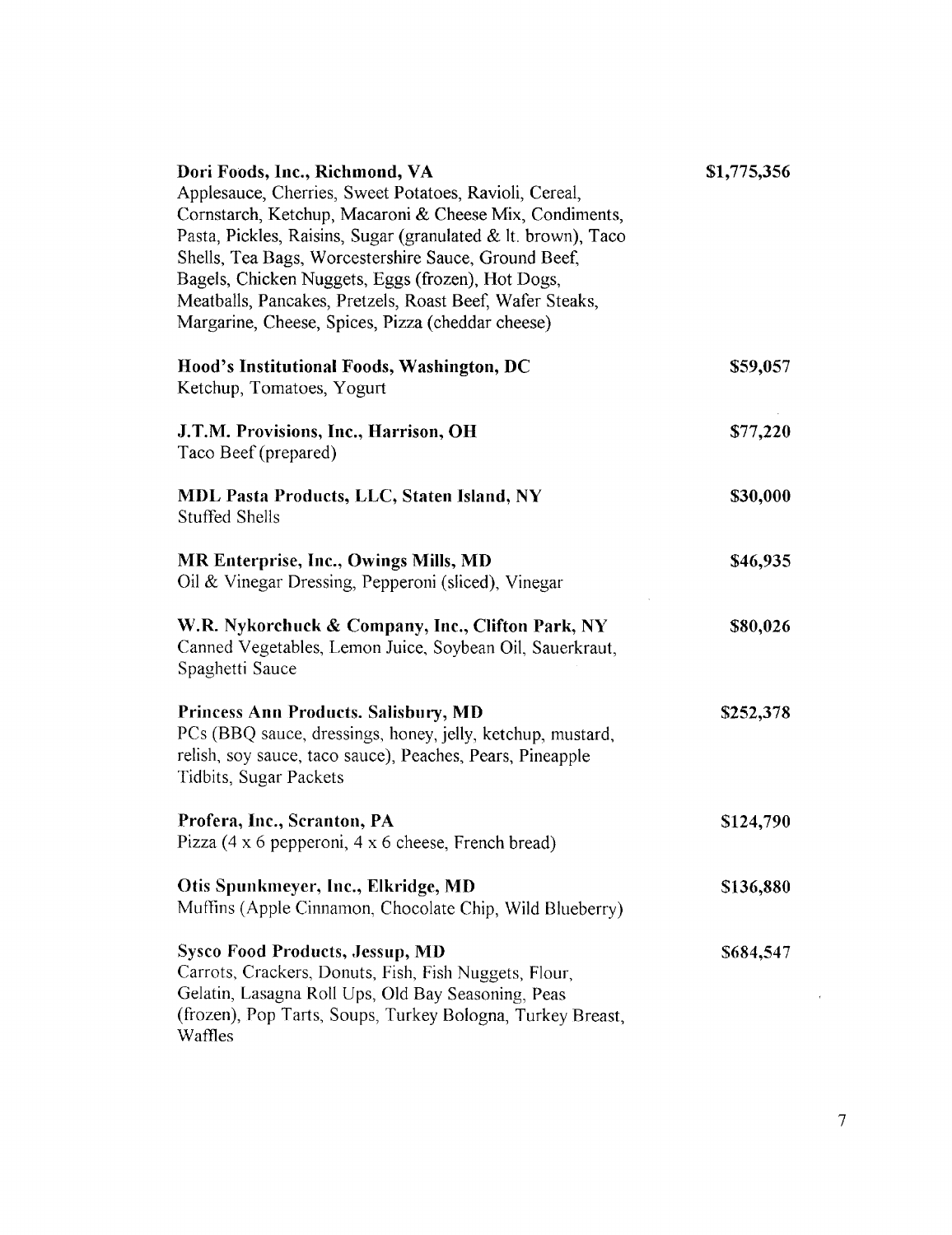US Food Service, Lakeland, FL  $$589,600$ 

Cheese Sauce, Pizza Cheese, Fruit Snacks,

The estimated award value of the contract is \$5,970,853. Funding is to be provided by the Office of Food and Nutrition Services.

# Contract #4-433-02

#### 7. Food Service: Snacks Estimated Award Value: \$1,143,000

The annual price agreement for the purchase of various snack products (cakes & pies, cookies, potato chips, pretzels, popcorn, tortilla chips) for direct delivery to the secondary schools, for the period of July 1, 2002 through June 30, 2003 was issued on March 14, 2002 to 20 vendors. Reponses were received from ten vendors, of which two were no-bid responses. Award is recommended to the bidder meeting all specifications :

The pricing was designed to reflect the individual cost of each snack item. The specifications allow the award of contract to multiple vendors to allow flexibility in product selection by the Office of Food and Nutrition Services. The award of contract is recommended to the lowest bidders meeting all specifications

| Interstate Brands Corporation, Philadelphia, PA<br>Hostess Products: Crumb Cake, Cupcakes, Fruit Pies, Mini<br>Donuts, HoHo's, Mini Muffins, Cinnamon Rolls    | \$71,000  |
|----------------------------------------------------------------------------------------------------------------------------------------------------------------|-----------|
| Linden's Cookies, Inc., Congers, NY<br>Cookies: Chocolate Chip, Butter Crunch, Fudge Chip,<br>Oatmeal Raisin, Lemon                                            | \$323,000 |
| McKee Foods, Inc., Collegedale, TN<br>Little Debbie Products: Brownies, Mello Crisp, Cookies,<br>& Cakes                                                       | \$240,000 |
| Tasty Baking Company, Inc., Philadelphia, PA<br>Tastykake Products: Cupcakes, Fruit Pies, Honey Buns,<br>Coffee Cake Junior, Krimpets, Kreme Bars, Mini Donuts | \$204,000 |
| Utz Quality Foods, Inc., Hanover, PA<br>Corn Chips, Mini Pretzels, Potato Chips, Popcorn, Tortilla<br>Chips, Cheese Curls                                      | \$250,000 |
| Wise Foods, Inc., Baltimore, MD<br>Corn Chips, Potato Chips, Nacho Cheese Tortilla Chips                                                                       | \$55,000  |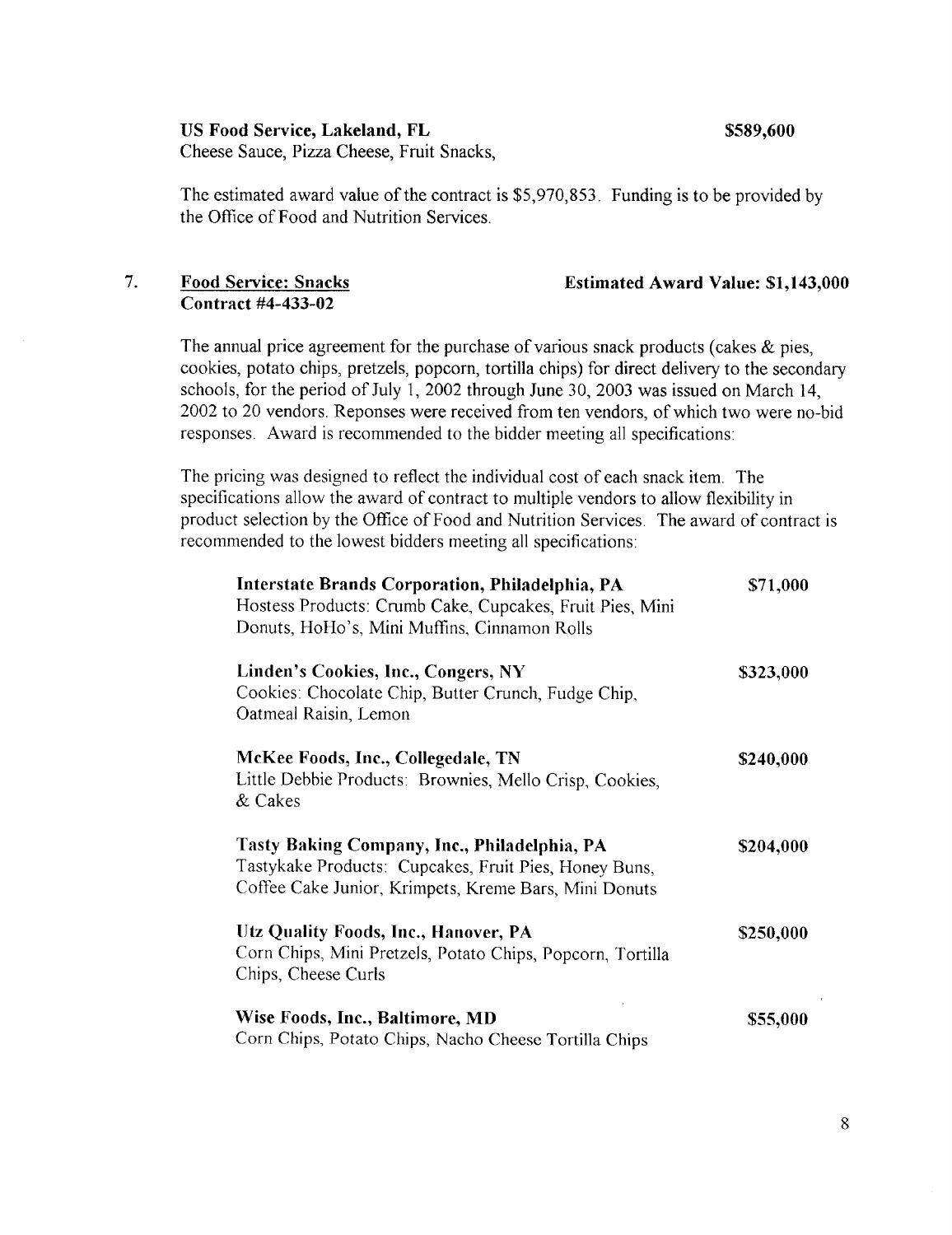This is a requirements' contract with quantities projected by the Office of Food and Nutrition Services based upon historical data of product utilization. Delivery is made directly to designated schools. BCPS offers no guarantee that the estimated quantities will be met and/or exceeded. The total-dollar value of the contract is estimated with the final-dollar amount determined by the actual products purchased during the contract period.

The estimated award value is \$1,143,000. Funding is to be provided by the Office of Food and Nutrition Services .

#### 8. Food Service: Uniform Shirts Contract #4-434-02

#### Estimated Award Value \$32,880

The annual price agreement for the purchase of uniform shirts for the food service cafeteria staff of all schools was issued on March 14, 2002, to 23 vendors. Responses were received from 17 vendors of which three submitted no-bid responses and six were rejected for failing to meet all specifications .

| Chesapeake Uniform, Baltimore, MD       | \$7.89/ea  |
|-----------------------------------------|------------|
| Fashion Seal Uniforms, Seminole, FL     | $7.99$ /ea |
| Maryland Screen Printers, Baltimore, MD | $8.15$ /ea |
| Howard Uniform Company, Baltimore, MD   | 8.25/ea    |
| Signature Apparel, Brockton, MA         | $8.45$ /ea |
| Ad Specials Company, Glen Arm, MD       | 8.97/ea    |
| Uniform Plus, Glen Arm, MD              | $9.45$ /ea |
| Prizm, Inc., Newark, NJ                 | 16.00/ea   |

Award of contract is recommended to Chesapeake Uniform, Baltimore, MD, in the estimated amount of \$32,880. Funding is to be provided by the Office of Food and Nutrition Services .

#### 9. Food Service: Vending Machine Products Contract #4-429-02 Estimated Award Value: \$200,000

A multi-year bid for the purchase of products for the vending machines (candy, cookies, chips, coffee, etc.) was issued on April 11, 2002, to 14 vendors. Responses were received from three vendors of which two bids were rejected for failing to meet all specifications .

The specifications were designed to allow the vendors to submit a "catalog/list" of products suitable for vending machine. The vending machines are owned by the Office of Food and Nutrition Services and are located in BCPS' cafeterias, schools, and offices (Timonium, Pulaski, and ESS buildings) The criteria for selection of a vendor were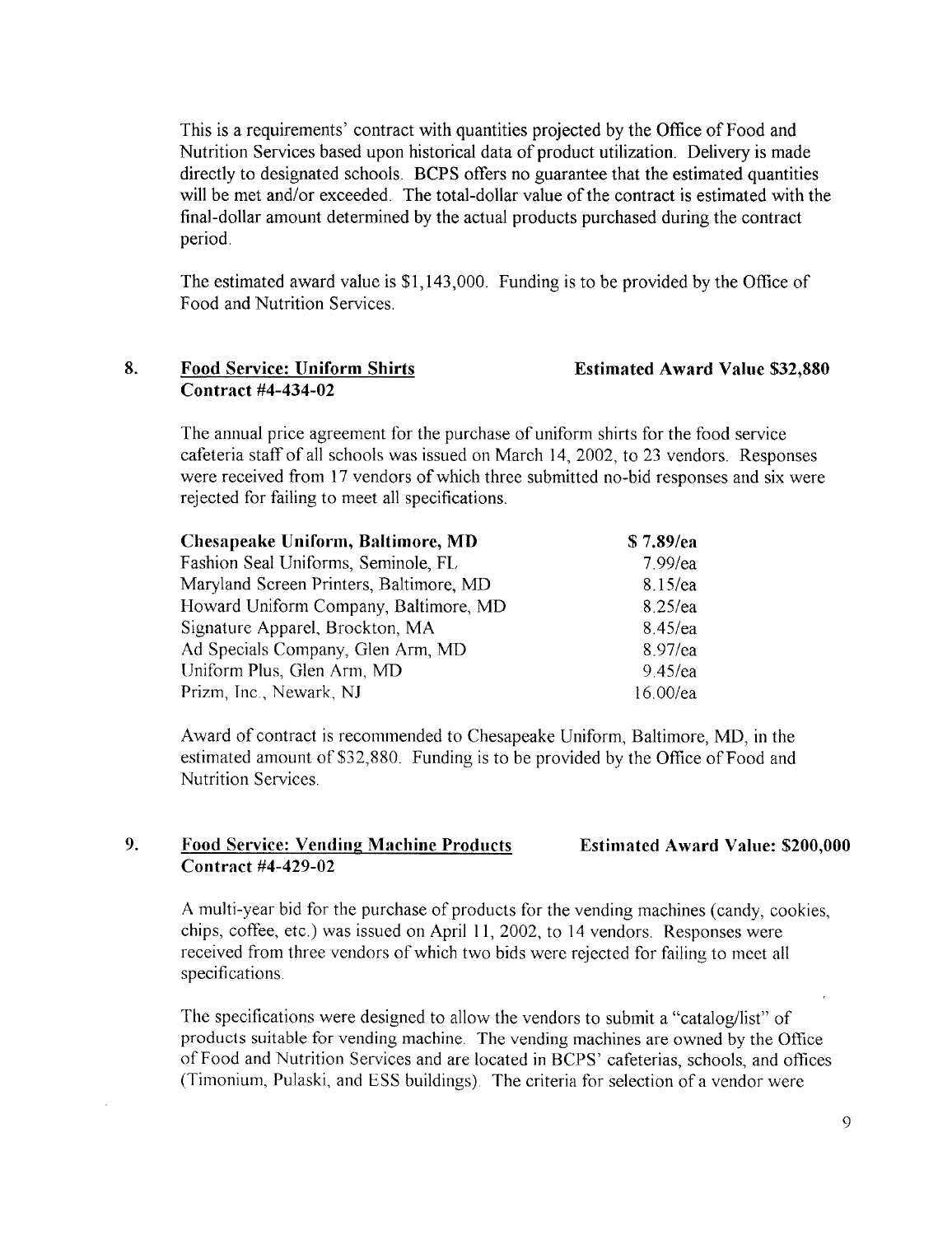availability of products and price. Aformula was pre-defined to evaluate the pricing through a comparison of 20 commodity-sold items. Bidders were also required to meet the specifications ofthe rebate programs. Arebate is based on promotional programs from the manufacturer that is passed along to the distributor. Under the terms of the specifications, when/if a promotional discount is offered to the distributor, this saving/discount is then passed along to the school system.

This is a two-year contract. The quantities are estimated based upon historical data of product utilization. Delivery is made to the food service warehouse

#### VSA, Inc., Swedesboro, NJ \$200,000

The award of contract is recommended to the bidder meeting all specifications, VSA, Inc., Swedesboro, NJ, in the estimated amount of \$200,000. Funding is to be provided by the Office of Food and Nutrition Services .

#### 10. Food Service: Vending Machines Estimated Award Value: \$179,450 Contract #4-428-02

Amulti-year bid for the purchase of two types of vending machines (cold beverage and snacks) for the Office of Food and Nutrition Services was issued on April 11, 2002, to <sup>11</sup> vendors. Reponses were received from four vendors of which two were no-bid responses and one was rejected for failing to meet all specifications .

| Betson Coin-op Distributing Co., Inc., Baltimore, MD | \$179,450 |
|------------------------------------------------------|-----------|
| Crane Merchandising Systems, Bridgeton, MO           | 188,950   |

This is a two-year contract for the purchase of 60 machines to dispense snack items and cold and hot beverages. The purchase price of each vending machine includes a full oneyear warranty for service and parts . The machines are to be operated by the Office of Food and Nutrition Services in various schools and offices.

Award of contract is recommended to Betson Coin-Op Distributing Co . Inc., Baltimore, MD, in the estimated amount of \$179,450 over the two-year term of the contract. Funding is to be provided by the Office of Food and Nutrition Services .

#### 11. Interscholastic Athletic Supplies Estimated Award Value: \$102,000 and Equipment Contract #7-704-02

A bid for athletic equipment and supplies for the 2002-2003 annual supply order was issued on March 27, 2002, to <sup>31</sup> vendors. Proposals were received from 16 vendors.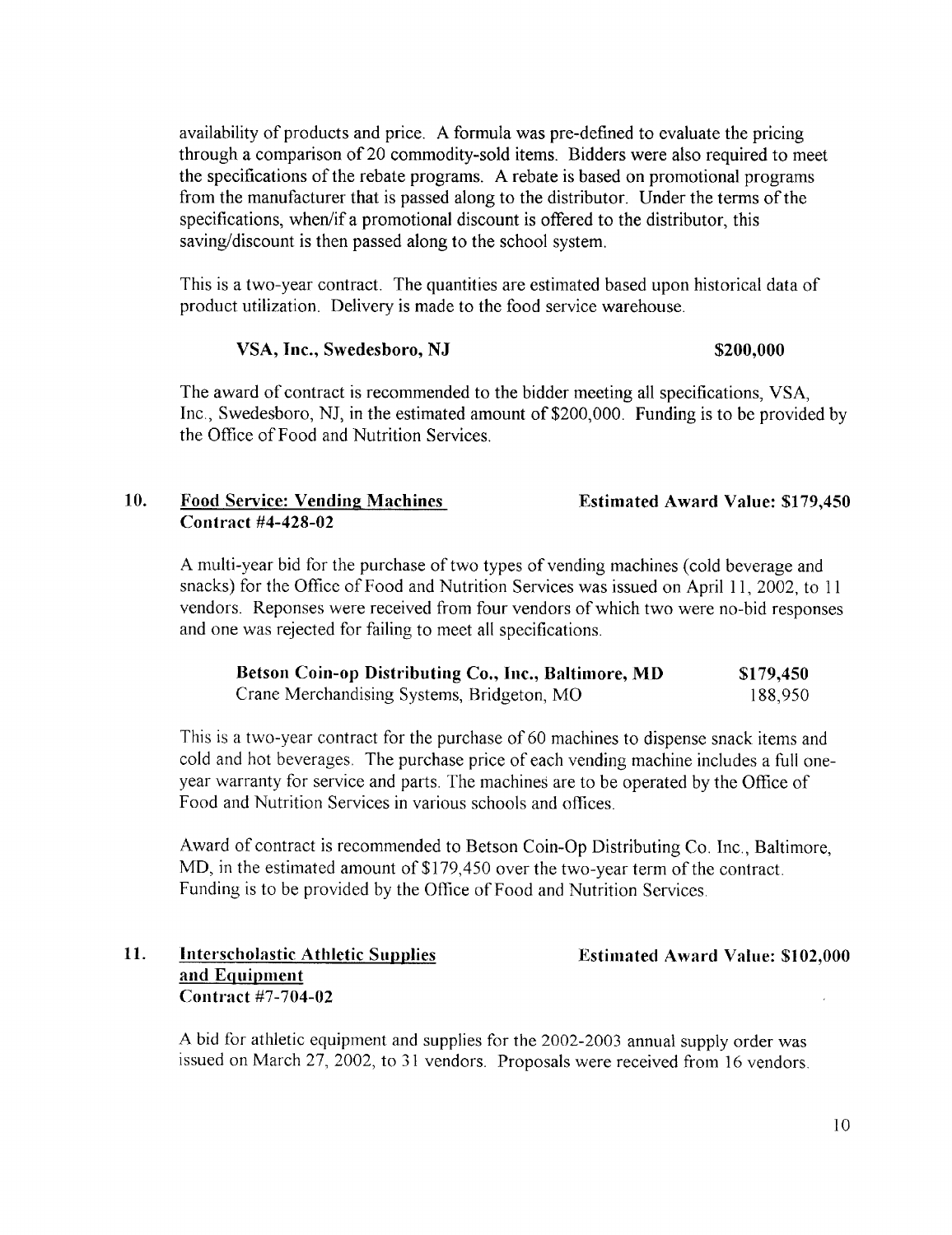Four vendors submitted no-bid responses. Awards are recommended to the lowest bidder meeting all specification as follows:

#### Aluminum Athletic Equipment Co., West Conshohocken, PA

Track and field discus and shot put, high jump cross bars, Timer's horn

#### Anaconda Sports, Kingston, NY

Baseball bases, bats, batters helmets, catcher's headgear, catcher's mitt, shin guards, basketballs, soccer supplies, softball bats, catcher's equipment, softballs, softball batter's helmets, catcher's helmets and chest protectors

#### Bacharach-Rasin Sporting Goods, Baltimore, MD

Lacrosse equipment

#### Bremen Sports, Columbia, MD

Soccer balls

#### DVF Sporting Goods Company, Williamsburg, VA

Basketball goals, softball bats, softball catcher's mitts, indoor starting blocks, wrestling kneepads

#### Georgi-Sports, Lancaster, PA

Scrimmage vests, field hockey equipment

#### M-F Athletic Company, Cranston, RI

Miscellaneous weight training equipment, medicine balls, plyometric boxes, starter supplies, starting blocks,

#### Micro Bio-Medics, Pelham Manor, NY

First aid and athletic training supplies

#### Passons - Sports Supply Group, Jenkintown, PA

Baseball bases, pitching machine balls, basketball backboard padding, portable benches, softball bases, tennis score chart, tennis court dryer, high jump standards, track and field shot-puts

#### Pioneer Manufacturing Company, Cleveland, OH

Aerosol cleaner and disinfectant, field marker, marking material

#### Riddell/All American, Elyria, Oft

Baseball equipment bag, baseball catcher's chest protector, baseballs, softball bases

#### Speith Anderson, Fort Worth, TX

Volleyball posts, winches and nets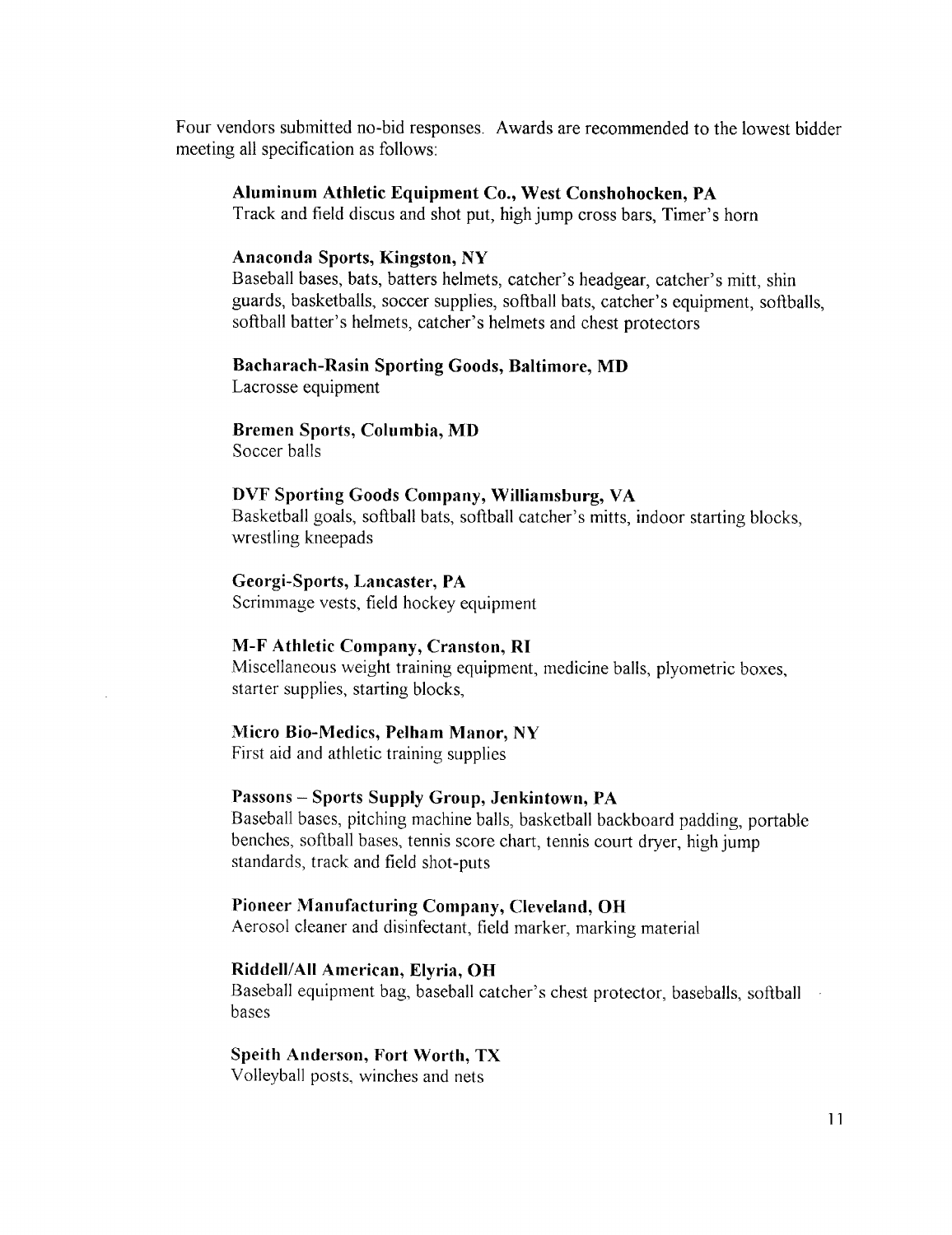#### Sportmaster, Pittsburgh, PA

Golf practice net

#### Sports Stop Inc., Brooklandville, MD

First aid and training supplies, baseball glove lacing and oil, basketball scorebook, golf practice turf, lacrosse chest protector, dry limer, game horn, soccer ball bag, softball bases, wrestling head gear

#### Sportsman's, Johnstown, PA

First aid and athletic training supplies, baseball scorebooks, basketball goal nets, field hockey balls, field hockey chest protector, goalie pads and leg protectors, golf balls, mouth guards, lacrosse arm pads, lacrosse scorebooks, lacrosse defense pads, lacrosse sticks, mouthguards, women's lacrosse goalie helmet, lacrosse nets, air horns, equipment bags, timers, soccer nets, soccer corner posts, softballs, softball scorebooks, tennis balls, track and field starters blanks, cross bars, measuring tapes, pole vault pole pads, relay batons, stopwatches, volleyball practice equipment, wrestling mat tape and cleaner

The estimated award value is \$102,000 Funding will be provided through the individual schools' operating budgets

#### 12. Interscholastic Football Supplies Estimated Award Value: \$90,000 and Equipment Contract #7-705-02

Abid for the purchase of football supplies and equipment for the 2002-2003 year was issued on April 4, 2002, to 27 vendors. Proposals were received from 12 vendors. Three no-bid responses were received. Awards are recommended to the bidders meeting all specifications as follows:

#### Ace Reconditioners, Washington, PA

Shoulder pads, thigh pads, hand and wrist pads, neck rolls, training kits, chin straps

#### Marty Gilman Inc., Gilman, CT

Football blocking dummies, down markers and chains, goal post pads

#### Marlow Sports Inc., Forrestville, MD

Football helmets, shoulder pads, shoulder injury vests, elbow pads, footballs, end zone markers, cleat cleaner, scrimmage vests, helmet care kit, kicking tees, equipment repair kits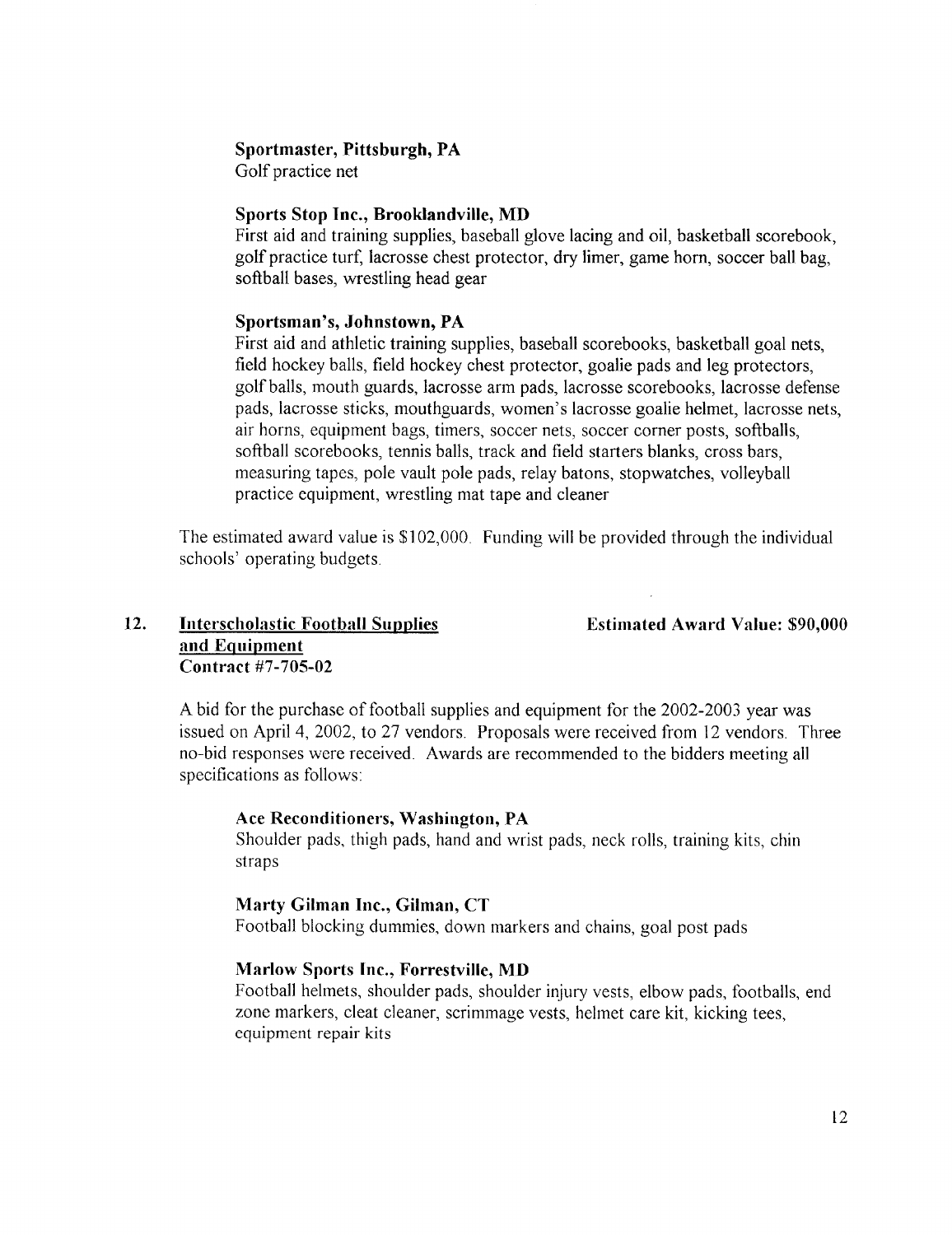#### Riddell/All American, Elyria, OH

Hip pads and belt, shoulder pad hardware, helmet care kit

#### Sportsmans, Johnstown, PA

First aid supplies, practice pants, web belts, knee and thigh pads, girdle pads and shells, forearm pads, cleats, kicking tees, mouthguards, shoe strings, shoulder pad strings, scrimmage vests, helmet inflation pumps

The estimated award value is \$90,000. Funding is to be provided by the Office of Athletics.

#### 13. Printing Equipment & Software Estimated Award Value: \$338,544 Contract 44-441-02

Abid for the purchase, delivery, installation, and training for various printing equipment was issued on April 18, 2002, to 31 vendors. Responses were received from 14 vendors ofwhich five were no-bid responses .

This bid was issued to update and modernize essential equipment and software needs at Kenwood High School, Overlea High School, Sollers Point Southeastern Technical Center, and Western School of Technology and Environmental Science . This bid also includes an additional printing press for the Copy and Print Services' Department. The term of this contract is for the period of June 12, 2002, through June 30, 2003, to allow for equipment to be purchased for the Career and Technology programs through the next fiscal year. The estimated expenditure for FY 2001-2002 is \$133,859, which includes the printing press for Copy and Print Services.

Award of contract is recommended to the lowest bidders meeting all specifications

| <b>Advance Business Systems, Cockeysville, MD</b><br>Full-color laser printer with stand                                                                                                                                                                                                             | \$7,049   |
|------------------------------------------------------------------------------------------------------------------------------------------------------------------------------------------------------------------------------------------------------------------------------------------------------|-----------|
| Cognitive Networks, Inc., San Diego, CA<br>Software                                                                                                                                                                                                                                                  | \$36,638  |
| Duplicator Sales, Inc., Towson, MD<br>Drill/Punch                                                                                                                                                                                                                                                    | \$830     |
| G. E. Richards, Hanover, MD<br>Flathead scanner, Inkjet printer/plotter, Ink scales, Plate<br>maker, Off-line film processor, Light table,<br>Densitometer, Film punch, 1-color press, 2-color press,<br>Electric plastic comb binder, Single-head stapler,<br>Padding press, Flathead paper cutter, | \$294,027 |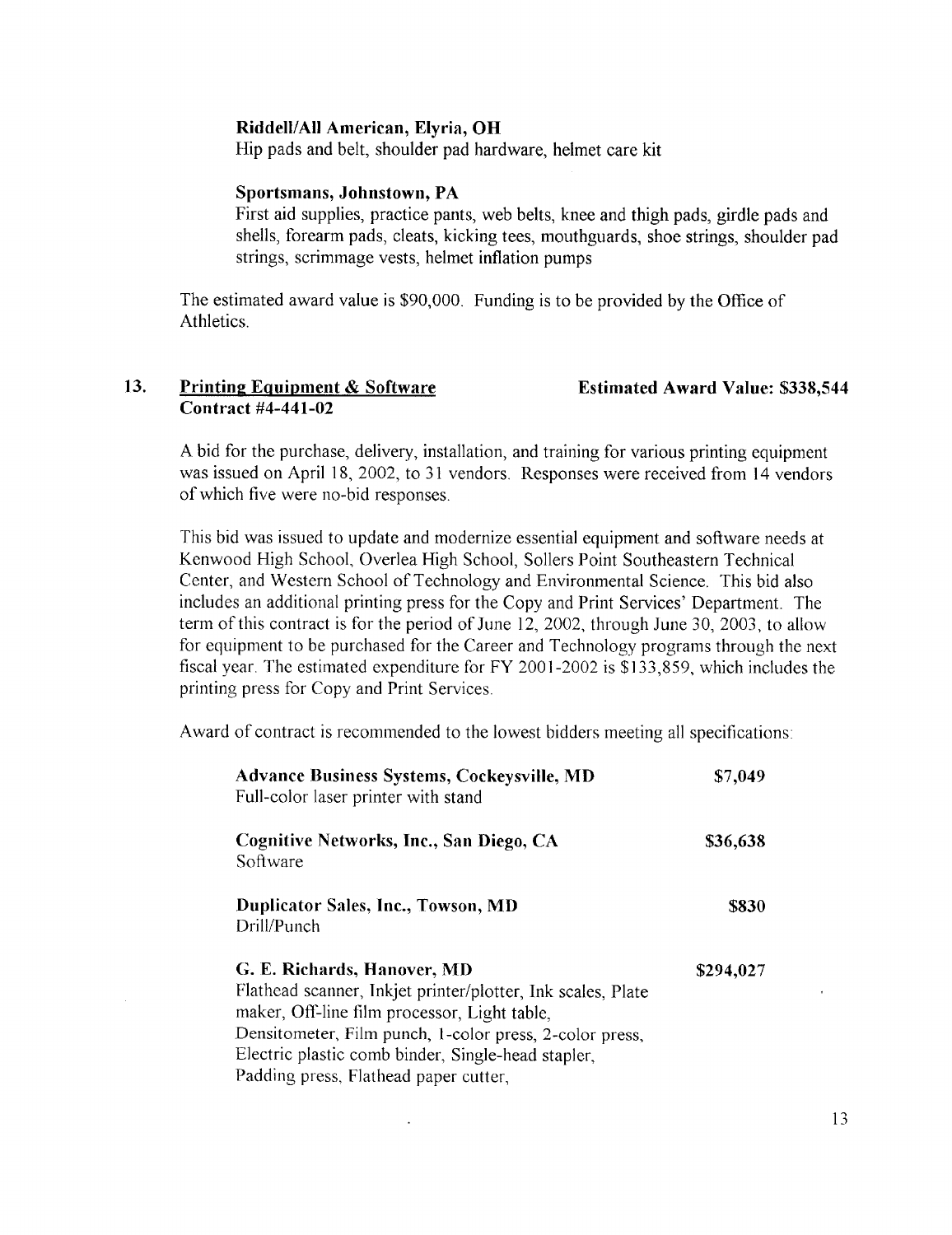Folder/stitcher/sorter/collator, Shrink wrap funnel, Numbering machine, Folder, Printing Press (for Copy & Print Services)

The estimated contract value is \$338,544. Funding is to be provided by the Office of Career and Technology and the Office of Copy and Print Services

## 14. Student Test Preparation Programs<br>
Three-year Bid Estimated Award Value \$289,200 Three-year Bid<br>Contract #4-444-02 Estimated Award Value \$289,200<br>Test University, Inc.

# Test University, Inc.

ARequest for Proposal (RFP) for the SAT, PSAT, and ACT preparation programs was issued on April 24, 2002, to seven vendors. The RFP was issued to acquire a program to enhance the equity of access of test preparation for all students in BCPS. Responses were received from two vendors

Baltimore County Public Schools is entering into an agreement with TestU, Incorporated, to acquire student online SAT, ACT, and PSAT test preparation program and support. This is a web-based program that will be available to students and teachers 24 hours a day. The program will be accessible by all students within a school and be accompanied by curriculum based on SAT, PSAT, and ACT. The test preparation modules include preliminary diagnosis as well as ongoing diagnosis of student progress that is accessible by students and teachers . The program will also include technical support, teacher training, ongoing professional development, and data collection and monitoring ofthe program as well student progress

The high schools to be included in the program this year will be Woodlawn, Milford Mill, Randallstown, Owings Mill, Chesapeake, Lansdowne, Dundalk, Kenwood, Overlea, Parkville, Pikesville, Sparrows Point, Towson, Loch Raven, Patapsco, Catonsville, and Franklin.

This is a multi-year contract for the period of three years subject to annual review for performance and pricing adjustments not to exceed 10%. Justification for any such price increase shall document industry standards .

The bidders submitted pricing to include student access, technical support, ongoing training for school leaders/administrators, professional development, reports, and unlimited access for all students:

#### Bidders

Test University, Inc., New York, NY \$6,500/per year \* Program is TestU.